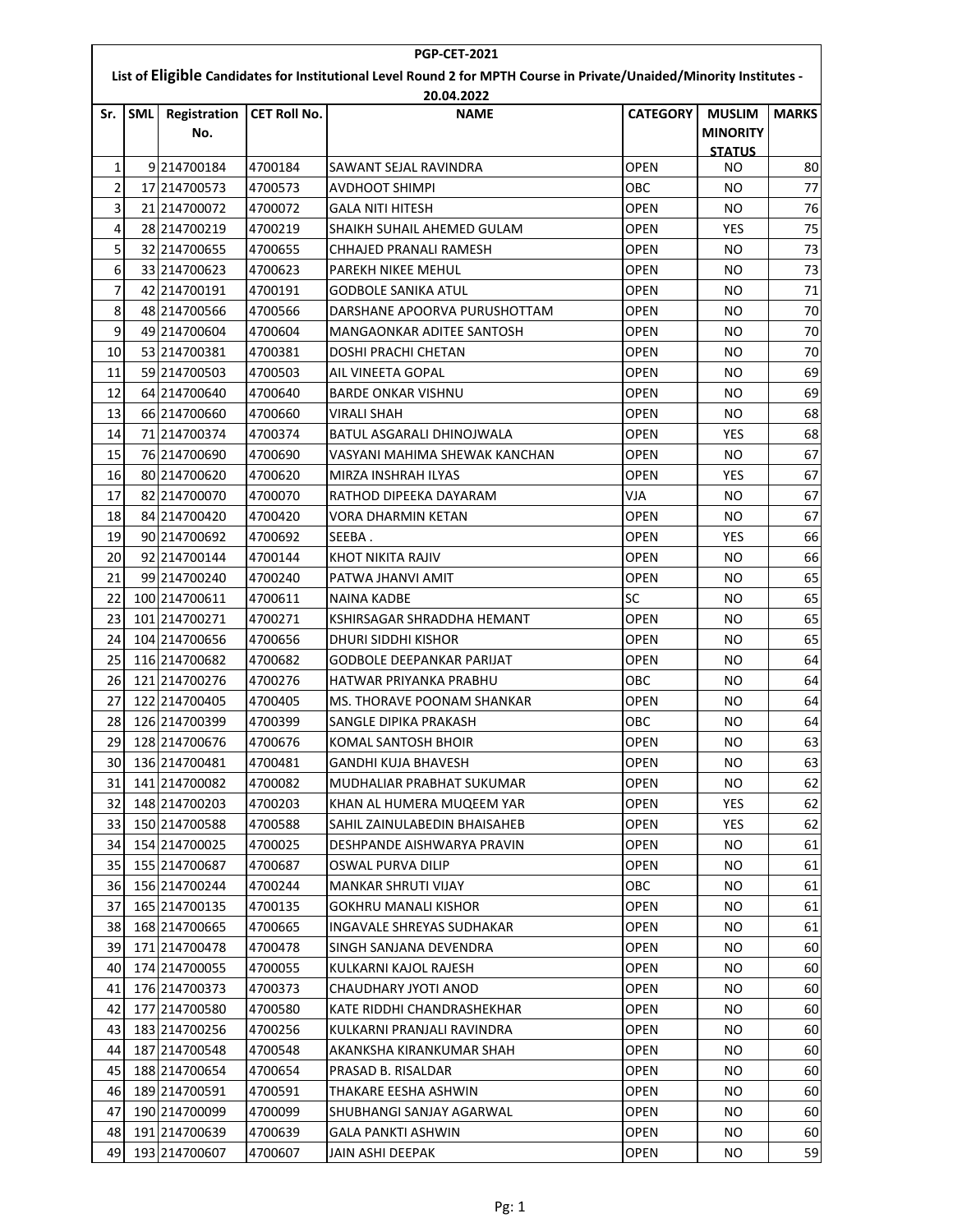| <b>PGP-CET-2021</b>                                                                                                  |            |                            |                     |                                                |                 |                                  |              |  |  |  |
|----------------------------------------------------------------------------------------------------------------------|------------|----------------------------|---------------------|------------------------------------------------|-----------------|----------------------------------|--------------|--|--|--|
| List of Eligible Candidates for Institutional Level Round 2 for MPTH Course in Private/Unaided/Minority Institutes - |            |                            |                     |                                                |                 |                                  |              |  |  |  |
|                                                                                                                      | 20.04.2022 |                            |                     |                                                |                 |                                  |              |  |  |  |
| Sr.                                                                                                                  | <b>SML</b> | <b>Registration</b><br>No. | <b>CET Roll No.</b> | <b>NAME</b>                                    | <b>CATEGORY</b> | <b>MUSLIM</b><br><b>MINORITY</b> | <b>MARKS</b> |  |  |  |
|                                                                                                                      |            |                            |                     |                                                |                 | <b>STATUS</b>                    |              |  |  |  |
| 50                                                                                                                   |            | 194 214700471              | 4700471             | MANJREKAR RIDDHI ARVIND                        | OBC             | NO                               | 59           |  |  |  |
| 51                                                                                                                   |            | 197 214700130              | 4700130             | MANE ANKITA RAMCHANDRA                         | <b>OPEN</b>     | NO                               | 59           |  |  |  |
| 52                                                                                                                   |            | 200 214700535              | 4700535             | DALVE ASHLESHA DILIP                           | OBC             | NO                               | 59           |  |  |  |
| 53                                                                                                                   |            | 204 214700345              | 4700345             | <b>JAGRUTI BAND</b>                            | OBC             | NO.                              | 59           |  |  |  |
| 54                                                                                                                   |            | 205 214700546              | 4700546             | VALIYAPARAMBIL ANNA TANYA JOSEPH               | OPEN            | NO                               | 59           |  |  |  |
| 55                                                                                                                   |            | 207 214700422              | 4700422             | <b>BIRKAD KAJOL PRAKASH</b>                    | овс             | NO                               | 59           |  |  |  |
| 56                                                                                                                   |            | 208 214700241              | 4700241             | DESHMUKH SHRADDHA PRAMODRAO                    | OPEN            | NO                               | 59           |  |  |  |
| 57                                                                                                                   |            | 211 214700505              | 4700505             | PATIL NISHIGANDHA KASHINATH                    | ОВС             | NO                               | 59           |  |  |  |
| 58                                                                                                                   |            | 212 214700551              | 4700551             | CHANDANSHIV PRANALI CHANDRAKANT                | OPEN            | NO.                              | 59           |  |  |  |
| 59                                                                                                                   |            | 214 214700562              | 4700562             | NAIK SHRADDHA VIDYADHAR VINNETA                | <b>OPEN</b>     | NO                               | 59           |  |  |  |
| 60                                                                                                                   |            | 215 214700382              | 4700382             | RADHIKA KASAT                                  | OPEN            | NO                               | 59           |  |  |  |
| 61                                                                                                                   |            | 217 214700593              | 4700593             | NALAWADE KALYANI PRADEEP                       | <b>OPEN</b>     | NO                               | 58           |  |  |  |
| 62                                                                                                                   |            | 220 214700355              | 4700355             | GHORDADEKAR DHANASHRI RAJENDRA                 | <b>OPEN</b>     | NO                               | 58           |  |  |  |
| 63                                                                                                                   |            | 228 214700704              | 4700704             | TOSHNIWAL SAKSHI NARENDRA                      | OPEN            | NO                               | 58           |  |  |  |
| 64                                                                                                                   |            | 229 214700627              | 4700627             | LODHA UNNATI RAVINDRA                          | OPEN            | NO                               | 58           |  |  |  |
| 65                                                                                                                   |            | 231 214700049              | 4700049             | GAUTAMI ANAND SONKAMBLE                        | SC              | NO.                              | 58           |  |  |  |
| 66                                                                                                                   |            | 234 214700411              | 4700411             | THALESHWAR SNEHAL PRADIP                       | <b>OPEN</b>     | NO                               | 58           |  |  |  |
| 67                                                                                                                   |            | 235 214700547              | 4700547             | PATIL RONIT RAVINDRA                           | ОВС             | <b>NO</b>                        | 58           |  |  |  |
| 68                                                                                                                   |            | 236 214700658              | 4700658             | MITALI MADHUKAR DAREKAR                        | <b>OPEN</b>     | ΝO                               | 58           |  |  |  |
| 69                                                                                                                   |            | 237 214700305              | 4700305             | GAIKWAD ANJALA KISHORE                         | <b>SC</b>       | NO                               | 58           |  |  |  |
| 70                                                                                                                   |            | 241 214700262              | 4700262             | MADAME GAYATRI DEVENDRA                        | NTB             | NO.                              | 57           |  |  |  |
| 71                                                                                                                   |            | 244 214700464              | 4700464             | ARORA NISHI KULDEEP                            | <b>EWS</b>      | NO                               | 57           |  |  |  |
| 72                                                                                                                   |            | 250 214700378              | 4700378             | BHANDAKKAR POULAMI ADWAIT                      | <b>OPEN</b>     | NO                               | 57           |  |  |  |
| 73                                                                                                                   |            | 251 214700681              | 4700681             | <b>BANKAR GAURI RAVINDRA</b>                   | OBC             | NO.                              | 57           |  |  |  |
| 74                                                                                                                   |            | 252 214700618              | 4700618             | BATULWAR MEENAKSHI BHUMESH                     | овс             | NO                               | 57           |  |  |  |
| 75                                                                                                                   |            | 255 214700470              | 4700470             | MUKADAM PRATISHTA RAJENDRA ARUNA               | овс             | ΝO                               | 56           |  |  |  |
| 76                                                                                                                   |            | 257 214700402              | 4700402             | PAWAR VRISHALI BABAN                           | OBC             | NO                               | 56           |  |  |  |
| 77                                                                                                                   |            | 259 214700298              | 4700298             | <b>SATHE GAURI BHIMRAO</b>                     | SC              | NO                               | 56           |  |  |  |
| 78                                                                                                                   |            | 261 214700107              | 4700107             | RAUT PRANJALI ASHOK                            | OBC             | NO.                              | 56           |  |  |  |
| 79                                                                                                                   |            | 263 214700063              | 4700063             | KABADE KUNJAL RAJENDRA                         | SC              | NO.                              | 56           |  |  |  |
| 80                                                                                                                   |            | 264 214700033              | 4700033             | KHOT SHAMAL VIJAY                              | <b>OPEN</b>     | NO.                              | 56           |  |  |  |
| 81                                                                                                                   |            | 266 214700292              | 4700292             | SHRUTI RAPHAEL D'SOUZA                         | <b>OPEN</b>     | NO.                              | 56           |  |  |  |
| 82                                                                                                                   |            | 269 214700414              | 4700414             | DEORAJ ASHWINI ASHOK                           | ОВС             | NO.                              | 56           |  |  |  |
| 83                                                                                                                   |            | 270 214700408              | 4700408             | KHANDELWAL KRATI PRADEEP                       | OPEN            | NO.                              | 56           |  |  |  |
| 84                                                                                                                   |            | 271 214700294              | 4700294             | KARWA MANSI RADHESHYAM                         | OPEN            | NO.                              | 56           |  |  |  |
| 85                                                                                                                   |            | 273 214700369              | 4700369             | MANSI PATIL                                    | ОВС             | NO.                              | 56           |  |  |  |
| 86                                                                                                                   |            | 276 214700310              | 4700310             | KOTWAL SHEFALI SUSHIL                          | <b>OPEN</b>     | NO.                              | 56           |  |  |  |
| 87                                                                                                                   |            | 277 214700002              | 4700002             | VAIDYA SANIKA SACHIN                           | <b>OPEN</b>     | NO.                              | 56           |  |  |  |
| 88                                                                                                                   |            | 280 214700494              | 4700494             | JINCY RAJAN                                    | <b>OPEN</b>     | NO.                              | 56           |  |  |  |
| 89                                                                                                                   |            | 283 214700515              | 4700515             | HOLMUKHE PRUTHVIKA NANDKUMAR                   | SC              | NO.                              | 55           |  |  |  |
| 90                                                                                                                   |            | 285 214700078              |                     |                                                | ОВС             |                                  | 55           |  |  |  |
| 91                                                                                                                   |            | 286 214700671              | 4700078<br>4700671  | PUND CHETANA NARENDRA<br>RATHOD SALONI RANGLAL | VJA             | NO.<br>NO.                       | 55           |  |  |  |
| 92                                                                                                                   |            | 287 214700534              | 4700534             | CHAVAN APOORVA PANDHARINATH                    | OPEN            | NO.                              | 55           |  |  |  |
| 93                                                                                                                   |            | 289 214700672              | 4700672             |                                                | OPEN            |                                  | 55           |  |  |  |
|                                                                                                                      |            |                            |                     | SOMDEB CHAKRABORTY                             |                 | NO.                              | 55           |  |  |  |
| 94                                                                                                                   |            | 293 214700163              | 4700163             | <b>JANI KUNJ NITESH</b>                        | <b>OPEN</b>     | NO.                              |              |  |  |  |
| 95                                                                                                                   |            | 294 214700610              | 4700610             | KHANDALE RUCHIRA BHARAT                        | SC              | NO.                              | 55           |  |  |  |
| 96                                                                                                                   |            | 296 214700446              | 4700446             | CHHEDA PALAK KALPESH                           | <b>OPEN</b>     | NO.                              | 55           |  |  |  |
| 97                                                                                                                   |            | 298 214700322              | 4700322             | DONGARE ROZA PRAMODKUMAR                       | SC              | NO.                              | 55           |  |  |  |
| 98                                                                                                                   |            | 301 214700469              | 4700469             | <b>BHAVESH SAHU</b>                            | <b>OPEN</b>     | NO.                              | 54           |  |  |  |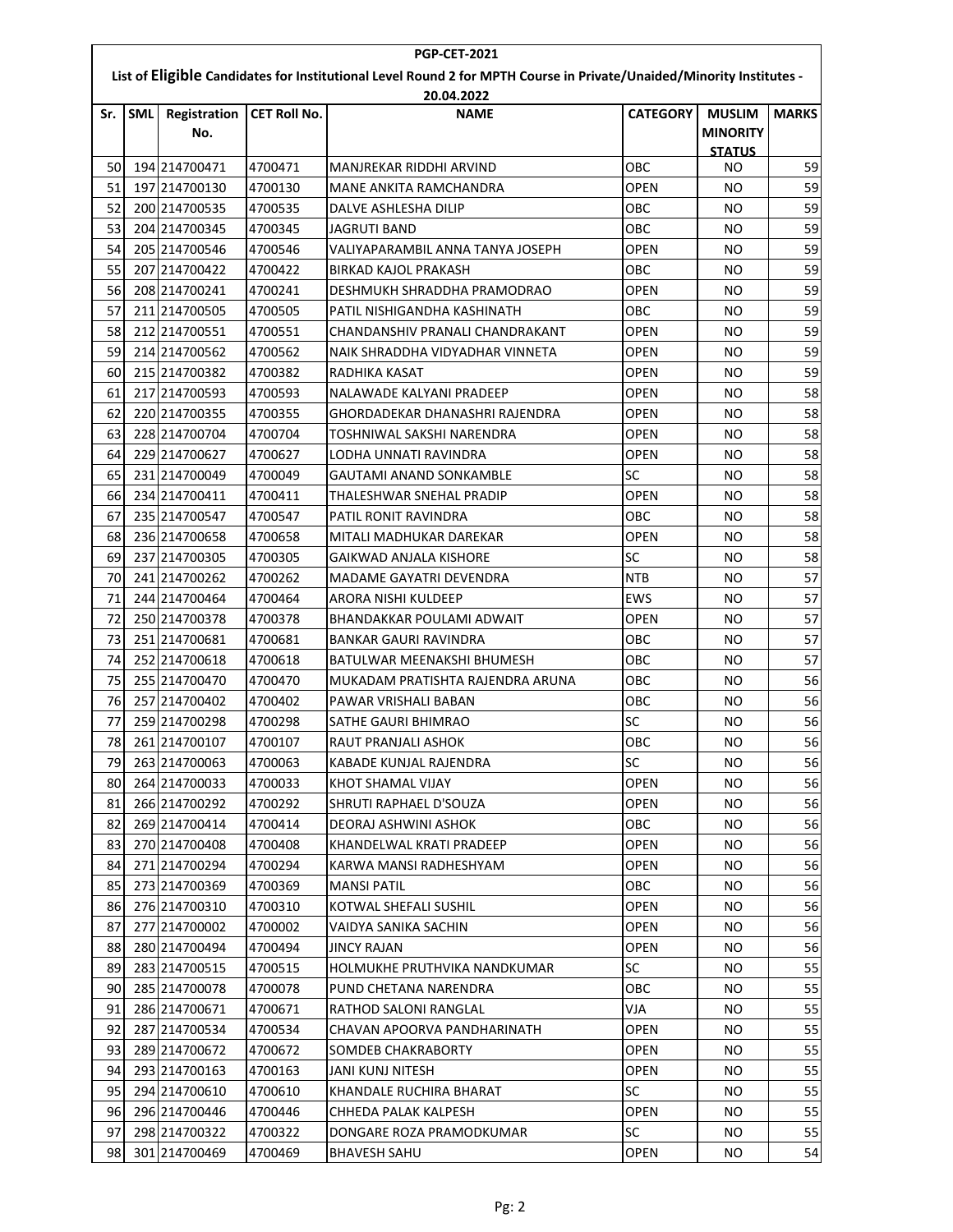| <b>PGP-CET-2021</b>                                                                                                                |            |                            |                     |                                 |                 |                                                   |              |  |  |
|------------------------------------------------------------------------------------------------------------------------------------|------------|----------------------------|---------------------|---------------------------------|-----------------|---------------------------------------------------|--------------|--|--|
| List of Eligible Candidates for Institutional Level Round 2 for MPTH Course in Private/Unaided/Minority Institutes -<br>20.04.2022 |            |                            |                     |                                 |                 |                                                   |              |  |  |
| Sr.                                                                                                                                | <b>SML</b> | <b>Registration</b><br>No. | <b>CET Roll No.</b> | <b>NAME</b>                     | <b>CATEGORY</b> | <b>MUSLIM</b><br><b>MINORITY</b><br><b>STATUS</b> | <b>MARKS</b> |  |  |
| 99                                                                                                                                 |            | 302 214700189              | 4700189             | <b>AKSHAY NIMJE</b>             | <b>OPEN</b>     | NO                                                | 54           |  |  |
| 100                                                                                                                                |            | 303 214700312              | 4700312             | LEKHWANI RASHI SANJAY           | <b>OPEN</b>     | NO                                                | 54           |  |  |
| 101                                                                                                                                |            | 307 214700074              | 4700074             | TIKHILE PRIYA JAYANT            | OBC             | NO                                                | 54           |  |  |
| 102                                                                                                                                |            | 309 214700643              | 4700643             | ARSHIYA FAROOQUE SHAIKH         | <b>OPEN</b>     | YES                                               | 54           |  |  |
| 103                                                                                                                                |            | 312 214700490              | 4700490             | KHARCHE VRUSHALI BALIRAM        | овс             | NO                                                | 54           |  |  |
| 104                                                                                                                                |            | 316 214700476              | 4700476             | <b>MAYURI SURESHRAO KANKAL</b>  | OBC             | <b>NO</b>                                         | 53           |  |  |
| 105                                                                                                                                |            | 317 214700133              | 4700133             | KHARATMAL DEEPALI RAM           | SC              | NO                                                | 53           |  |  |
| 106                                                                                                                                |            | 318 214700626              | 4700626             | <b>NAG DIVESH VINOD</b>         | OBC             | NO                                                | 53           |  |  |
| 107                                                                                                                                |            | 319 214700666              | 4700666             | <b>MAHAJAN MAITHILI DILIP</b>   | SC              | NO                                                | 53           |  |  |
| 108                                                                                                                                |            | 321 214700071              | 4700071             | PATTIWALE NIKITA VITTHAL        | <b>OPEN</b>     | NO                                                | 53           |  |  |
| 109                                                                                                                                |            | 322 214700021              | 4700021             | <b>GOKLANI RITUKA PRAKASH</b>   | <b>OPEN</b>     | <b>NO</b>                                         | 53           |  |  |
| 110                                                                                                                                |            | 323 214700280              | 4700280             | MADAVI KRUTIKA ARVIND           | <b>ST</b>       | NO                                                | 53           |  |  |
| 111                                                                                                                                |            | 325 214700440              | 4700440             | CHOPADE KSHITIJA RAVINDRA       | OBC             | NO                                                | 53           |  |  |
| 112                                                                                                                                |            | 326 214700668              | 4700668             | LOHIYA SHREYA VIPINKUMAR        | <b>OPEN</b>     | NO                                                | 53           |  |  |
| 113                                                                                                                                |            | 327 214700246              | 4700246             | ABOLI NITIN PEDGAONKAR          | <b>OPEN</b>     | NO                                                | 53           |  |  |
| 114                                                                                                                                |            | 329 214700285              | 4700285             | OTARI SHREYA MAHESH             | <b>NTB</b>      | NO                                                | 53           |  |  |
| 115                                                                                                                                |            | 330 214700644              | 4700644             | PADOL ANKITA PURUSHOTTAM        | OBC             | NO                                                | 53           |  |  |
| 116                                                                                                                                |            | 331 214700647              | 4700647             | DAKHANE RAJSHREE BHASKAR        | <b>SC</b>       | NO                                                | 53           |  |  |
| 117                                                                                                                                |            | 333 214700581              | 4700581             | IRKAR DIVYA MAYAPPA             | <b>NTC</b>      | NO                                                | 52           |  |  |
| 118                                                                                                                                |            | 340 214700492              | 4700492             | <b>BHOLE MEGHANA GANESH</b>     | овс             | NO                                                | 52           |  |  |
| 119                                                                                                                                |            | 341 214700523              | 4700523             | FAROOQUI BUSHRA MOHD SALAHUDDIN | <b>OPEN</b>     | <b>YES</b>                                        | 52           |  |  |
| 120                                                                                                                                |            | 342 214700612              | 4700612             | KADAM AKANKSHA MANIKRAO         | OPEN            | NO                                                | 52           |  |  |
| 121                                                                                                                                |            | 343 214700526              | 4700526             | <b>NEHA DEVIDAS BORSE</b>       | <b>OPEN</b>     | NO                                                | 52           |  |  |
| 122                                                                                                                                |            | 344 214700124              | 4700124             | BAMBLE DIPALEE BHAGWAN          | <b>ST</b>       | NO.                                               | 52           |  |  |
| 123                                                                                                                                |            | 346 214700221              | 4700221             | KHANDELWAL MAHIMA MANISH        | <b>OPEN</b>     | NO                                                | 52           |  |  |
| 124                                                                                                                                |            | 351 214700685              | 4700685             | SHWETA SUSHIL NARVEKAR          | <b>OPEN</b>     | NO                                                | 52           |  |  |
| 125                                                                                                                                |            | 354 214700683              | 4700683             | JADHAV SHIVANI SURESH           | <b>OPEN</b>     | NO                                                | 51           |  |  |
| 126                                                                                                                                |            | 355 214700427              | 4700427             | THAKRE MINAKSHI SUDHIR          | овс             | NO                                                | 51           |  |  |
| 127                                                                                                                                |            | 356 214700003              | 4700003             | ZAWAR PRANOTI RAJGOPAL          | <b>OPEN</b>     | NO.                                               | 51           |  |  |
| 1281                                                                                                                               |            | 357 214700153              | 4700153             | APURVA SHRINIVAS MALSHETWAR     | <b>OPEN</b>     | NO.                                               | 51           |  |  |
| 129                                                                                                                                |            | 358 214700331              | 4700331             | PAWAR HARSHADA MAHENDRA         | OPEN            | NO.                                               | 51           |  |  |
| 130                                                                                                                                |            | 360 214700260              | 4700260             | RIDDHI KHANDETOD                | <b>OPEN</b>     | NO.                                               | 51           |  |  |
| 131                                                                                                                                |            | 362 214700579              | 4700579             | TOSHNIWAL BHAKTI GOKULDAS       | <b>OPEN</b>     | NO.                                               | 51           |  |  |
| 132                                                                                                                                |            | 364 214700225              | 4700225             | MUDSSIR MAQSUD SHEIKH           | OPEN            | YES.                                              | 51           |  |  |
| 133                                                                                                                                |            | 367 214700634              | 4700634             | <b>MUKUND SHRUTI SUNIL</b>      | OPEN            | NO.                                               | 51           |  |  |
| 134                                                                                                                                |            | 368 214700368              | 4700368             | WAGHUMBARE RUTUJA BAPURAO       | OBC             | NO.                                               | 51           |  |  |
| 135                                                                                                                                |            | 377 214700674              | 4700674             | BHAGWAT AMRUTA ASHUTOSH         | OPEN            | NO.                                               | 50           |  |  |
| 136                                                                                                                                |            | 378 214700661              | 4700661             | RADHIKA RAMESH SAWAL            | <b>OPEN</b>     | NO.                                               | 50           |  |  |
| 137                                                                                                                                |            | 379 214700600              | 4700600             | SHAH HIRAL HITENDRA             | <b>OPEN</b>     | NO.                                               | 50           |  |  |
| 138                                                                                                                                |            | 380 214700443              | 4700443             | SHINDE NAMRATA NIVRUTTI         | OBC             | NO.                                               | 50           |  |  |
| 139                                                                                                                                |            | 381 214700282              | 4700282             | BUTE AARSHA MAHESH              | OPEN            | NO.                                               | 50           |  |  |
| 140                                                                                                                                |            | 382 214700613              | 4700613             | SUNIDHI MAHAVIR MEHTA VANKUDRE  | OPEN            | NO.                                               | 50           |  |  |
| 141                                                                                                                                |            | 383 214700463              | 4700463             | PALLAVI NANDKUMAR BHORE         | <b>OPEN</b>     | NO.                                               | 50           |  |  |
| 142                                                                                                                                |            | 384 214700318              | 4700318             | WADHWANI JYOTI MANOHAR          | OPEN            | NO.                                               | 50           |  |  |
| 143                                                                                                                                |            | 385 214700569              | 4700569             | PUND KAJAL AWADHUT              | OBC             | NO.                                               | 50           |  |  |
| 144                                                                                                                                |            | 387 214700472              | 4700472             | JAIN AKSHITA HASMUKH            | OPEN            | NO.                                               | 50           |  |  |
| 145                                                                                                                                |            | 390 214700564              | 4700564             | ADITI NITIN LOHAREKAR           | OPEN            | NO.                                               | 50           |  |  |
| 146                                                                                                                                |            | 391 214700053              | 4700053             | AACHAL BIRELLIWAR               | <b>OPEN</b>     | NO.                                               | 50           |  |  |
| 147                                                                                                                                |            | 393 214700035              | 4700035             | PATEL SOHAIL ARIF               | OPEN            | YES                                               | 50           |  |  |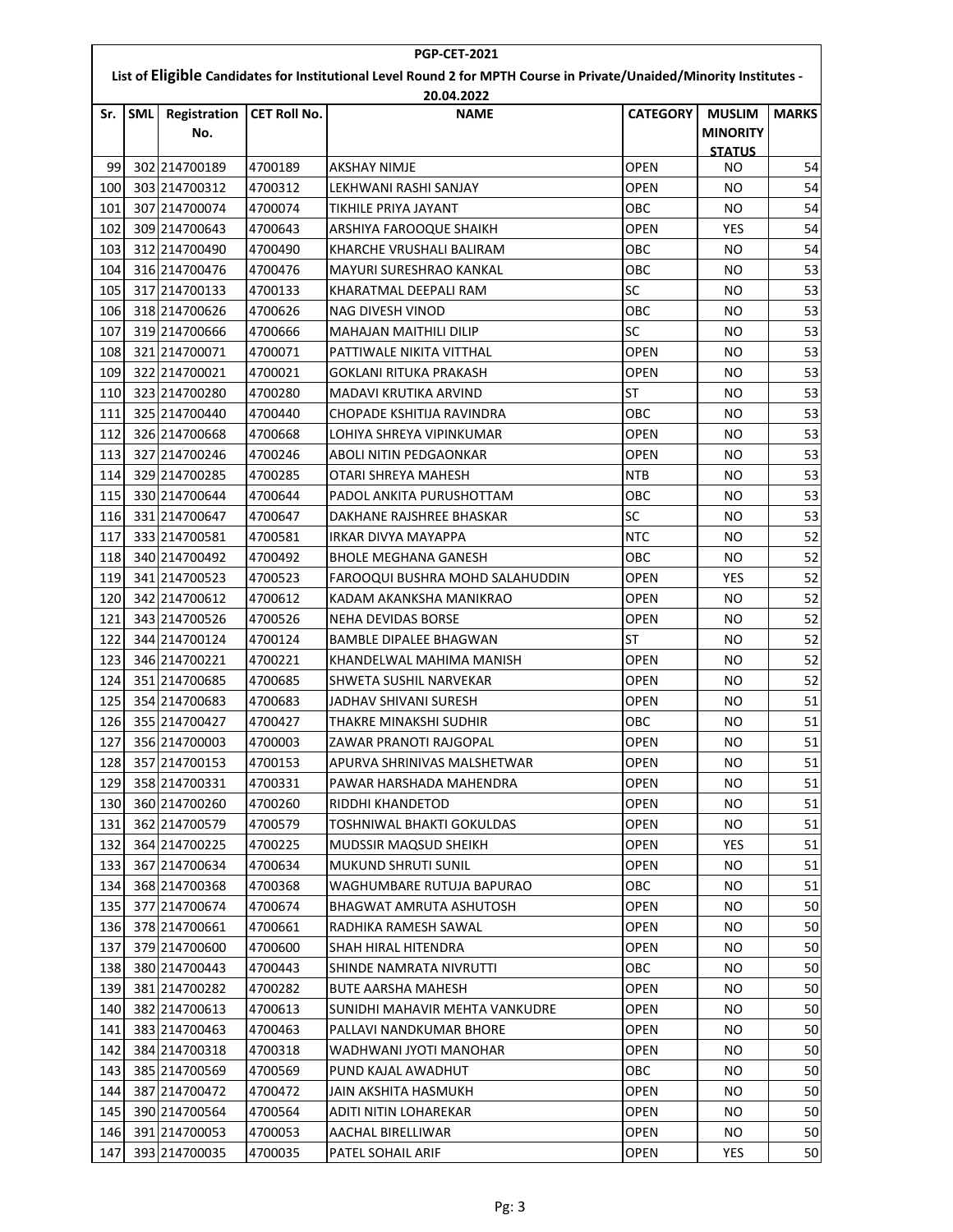| <b>PGP-CET-2021</b>                                                                                                  |            |                            |                     |                                       |                 |                                  |              |  |  |  |  |
|----------------------------------------------------------------------------------------------------------------------|------------|----------------------------|---------------------|---------------------------------------|-----------------|----------------------------------|--------------|--|--|--|--|
| List of Eligible Candidates for Institutional Level Round 2 for MPTH Course in Private/Unaided/Minority Institutes - |            |                            |                     |                                       |                 |                                  |              |  |  |  |  |
|                                                                                                                      | 20.04.2022 |                            |                     |                                       |                 |                                  |              |  |  |  |  |
| Sr.                                                                                                                  | <b>SML</b> | <b>Registration</b><br>No. | <b>CET Roll No.</b> | <b>NAME</b>                           | <b>CATEGORY</b> | <b>MUSLIM</b><br><b>MINORITY</b> | <b>MARKS</b> |  |  |  |  |
|                                                                                                                      |            |                            |                     |                                       |                 | <b>STATUS</b>                    |              |  |  |  |  |
| 148                                                                                                                  |            | 395 214700209              | 4700209             | ANSARI SADAF NAAZ MOHD A SAMEE ANSARI | OBC             | YES                              | 50           |  |  |  |  |
| 149                                                                                                                  |            | 399 214700193              | 4700193             | GAJBHIYE ASHWINI SUNIL                | <b>SC</b>       | NO                               | 50           |  |  |  |  |
| 150                                                                                                                  |            | 400 214700383              | 4700383             | POKHARNA RAHUL RAMESH                 | <b>EWS</b>      | NO                               | 50           |  |  |  |  |
| 151                                                                                                                  |            | 401 214700511              | 4700511             | CHAVHAN ROHINI NITIN                  | VJA             | NO                               | 50           |  |  |  |  |
| 152                                                                                                                  |            | 402 214700270              | 4700270             | RATHOD BHOOMI SANJAY MINAL            | <b>NTB</b>      | NO                               | 50           |  |  |  |  |
| 153                                                                                                                  |            | 403 214700703              | 4700703             | POOJA BARWAL                          | OPEN            | NO                               | 50           |  |  |  |  |
| 154                                                                                                                  |            | 404 214700445              | 4700445             | DIXIT MRUNAL RAJENDRA                 | <b>OPEN</b>     | NO                               | 49           |  |  |  |  |
| 155                                                                                                                  |            | 405 214700642              | 4700642             | PATIL NAMRATA KRISHNAT                | OPEN            | <b>NO</b>                        | 49           |  |  |  |  |
| 156                                                                                                                  |            | 406 214700158              | 4700158             | JHA SUSHMITA RANJIT                   | <b>OPEN</b>     | NO                               | 49           |  |  |  |  |
| 157                                                                                                                  |            | 408 214700226              | 4700226             | VISHWAKARMA NEERAJ SIKANDAR           | <b>OPEN</b>     | NO                               | 49           |  |  |  |  |
| 158                                                                                                                  |            | 410 214700585              | 4700585             | CHHAJED SNEHA RAJENDRA                | OPEN            | NO                               | 49           |  |  |  |  |
| 159                                                                                                                  |            | 411 214700393              | 4700393             | MAHAJAN NAMRATA RAJENDRA              | OBC             | NO                               | 49           |  |  |  |  |
| 160                                                                                                                  |            | 412 214700424              | 4700424             | SAVLA ANKITA KISHOR                   | <b>OPEN</b>     | NO                               | 49           |  |  |  |  |
| 161                                                                                                                  |            | 413 214700679              | 4700679             | <b>BAWALE ANKITA BHAGWAT</b>          | <b>OPEN</b>     | NO                               | 49           |  |  |  |  |
| 162                                                                                                                  |            | 418 214700636              | 4700636             | HARSHITA JAIN                         | <b>OPEN</b>     | NO                               | 49           |  |  |  |  |
| 163                                                                                                                  |            | 421 214700577              | 4700577             | JADHAV POOJA ARJUN                    | VJA             | NO                               | 48           |  |  |  |  |
| 164                                                                                                                  |            | 422 214700602              | 4700602             | <b>BATHRE NAMRATA TRILOKCHAND</b>     | OPEN            | NO                               | 48           |  |  |  |  |
| 165                                                                                                                  |            | 424 214700684              | 4700684             | PARCHANI VITHIKA KAMLESH MAMTA        | OPEN            | <b>NO</b>                        | 48           |  |  |  |  |
| 166                                                                                                                  |            | 425 214700233              | 4700233             | MANDAVILLI SUNAINA RAO                | <b>OPEN</b>     | NO                               | 48           |  |  |  |  |
| 167                                                                                                                  |            | 428 214700367              | 4700367             | SANKHE MANASI SHRIKANT                | <b>NTD</b>      | NO                               | 48           |  |  |  |  |
| 168                                                                                                                  |            | 429 214700303              | 4700303             | PRACHI MESTRY                         | OBC             | NO                               | 48           |  |  |  |  |
| 169                                                                                                                  |            | 432 214700575              | 4700575             | KOTHARI SAKSHI SUDHIR                 | <b>OPEN</b>     | NO                               | 48           |  |  |  |  |
| 170                                                                                                                  |            | 433 214700109              | 4700109             | PRIYANKA SAHU                         | EWS             | NO                               | 48           |  |  |  |  |
| 171                                                                                                                  |            | 434 214700198              | 4700198             | KHEDEKAR VAISHNAV ANIL                | OBC             | NO                               | 48           |  |  |  |  |
| 172                                                                                                                  |            | 435 214700650              | 4700650             | <b>BIND RUKMINI MAHENDRA</b>          | OPEN            | NO                               | 48           |  |  |  |  |
| 173                                                                                                                  |            | 437 214700557              | 4700557             | MUNDADA BHAGYASHRI SHRINIVAS          | OPEN            | NO                               | 48           |  |  |  |  |
| 174                                                                                                                  |            | 438 214700473              | 4700473             | JAISWAR PRATIKSHA VIJAYBAHADUR        | <b>OPEN</b>     | NO                               | 48           |  |  |  |  |
| 175                                                                                                                  |            | 439 214700554              | 4700554             | BHANPURAWALA AJAB ZAINUDDIN           | <b>OPEN</b>     | <b>YES</b>                       | 48           |  |  |  |  |
| 176                                                                                                                  |            | 440 214700484              | 4700484             | JOSHI SHIKHI GHANSHYAM CHANDRAKALA    | OPEN            | <b>NO</b>                        | 48           |  |  |  |  |
| 177                                                                                                                  |            | 441 214700499              | 4700499             | AMISHA ANAND ANGLE                    | OPEN            | NO.                              | 48           |  |  |  |  |
| 178                                                                                                                  |            | 442 214700555              | 4700555             | GAIKWAD TRUPTI RAJENDRA               | SC              | NO.                              | 47           |  |  |  |  |
| 179                                                                                                                  |            | 443 214700648              | 4700648             | SHINDE DARSHANA NETAJI                | OBC             | NO.                              | 47           |  |  |  |  |
| 180                                                                                                                  |            | 444 214700419              | 4700419             | ANIJA NAIR                            | <b>OPEN</b>     | NO.                              | 47           |  |  |  |  |
| 181                                                                                                                  |            | 445 214700530              | 4700530             | PATHAK ADITI RAMESH                   | <b>OPEN</b>     | NO.                              | 47           |  |  |  |  |
| 182                                                                                                                  |            | 447 214700081              | 4700081             | MAWASI DEEPALI RAMESH                 | <b>ST</b>       | NO.                              | 47           |  |  |  |  |
| 183                                                                                                                  |            | 448 214700105              | 4700105             | RITANSHU SANJAY AUTADE                | ОВС             | NO.                              | 47           |  |  |  |  |
| 184                                                                                                                  |            | 451 214700621              | 4700621             | <b>SHAH SHRUSHTI AMUL</b>             | <b>OPEN</b>     | NO.                              | 47           |  |  |  |  |
| 185                                                                                                                  |            | 452 214700017              | 4700017             | ADHAL PRANALI SITARAM                 | <b>ST</b>       | NO.                              | 47           |  |  |  |  |
| 186                                                                                                                  |            | 453 214700253              | 4700253             | BHANGARE UJJWAL PRAKASH               | <b>ST</b>       | NO.                              | 47           |  |  |  |  |
| 187                                                                                                                  |            | 454 214700268              | 4700268             | TOSHNIWAL PAYAL UMESH                 | OPEN            | NO.                              | 47           |  |  |  |  |
| 188                                                                                                                  |            | 456 214700306              | 4700306             | PRATIKSHA ASHOKRAO SHINDE             | OPEN            | NO.                              | 46           |  |  |  |  |
| 189                                                                                                                  |            | 457 214700211              | 4700211             | CHAVAN AMRUTA VASANT                  | <b>OPEN</b>     | NO.                              | 46           |  |  |  |  |
| 190                                                                                                                  |            | 458 214700421              | 4700421             | MALOKAR SAKSHI SANJAY                 | ОВС             | NO.                              | 46           |  |  |  |  |
| 191                                                                                                                  |            | 460 214700272              | 4700272             | MUNOT AARTI PRAKASHCHAND              | OPEN            | NO.                              | 46           |  |  |  |  |
| 192                                                                                                                  |            | 461 214700401              | 4700401             | GIRE ARCHANA MAROTI                   | OPEN            | NO.                              | 46           |  |  |  |  |
| 193                                                                                                                  |            | 463 214700516              | 4700516             | INGALE VISHAKHA RAJU                  | NTB             | NO.                              | 46           |  |  |  |  |
| 194                                                                                                                  |            | 465 214700456              | 4700456             | TANNIR SANJANA RAVINDRA               | OBC             | NO.                              | 46           |  |  |  |  |
| 195                                                                                                                  |            | 466 214700675              | 4700675             | PATIL RAJASHRI SAMBHAJI               | OPEN            | NO.                              | 46           |  |  |  |  |
| 196                                                                                                                  |            | 467 214700529              | 4700529             | MUKNE NIKITA BHAGWATRAO               | <b>OPEN</b>     | NO.                              | 46           |  |  |  |  |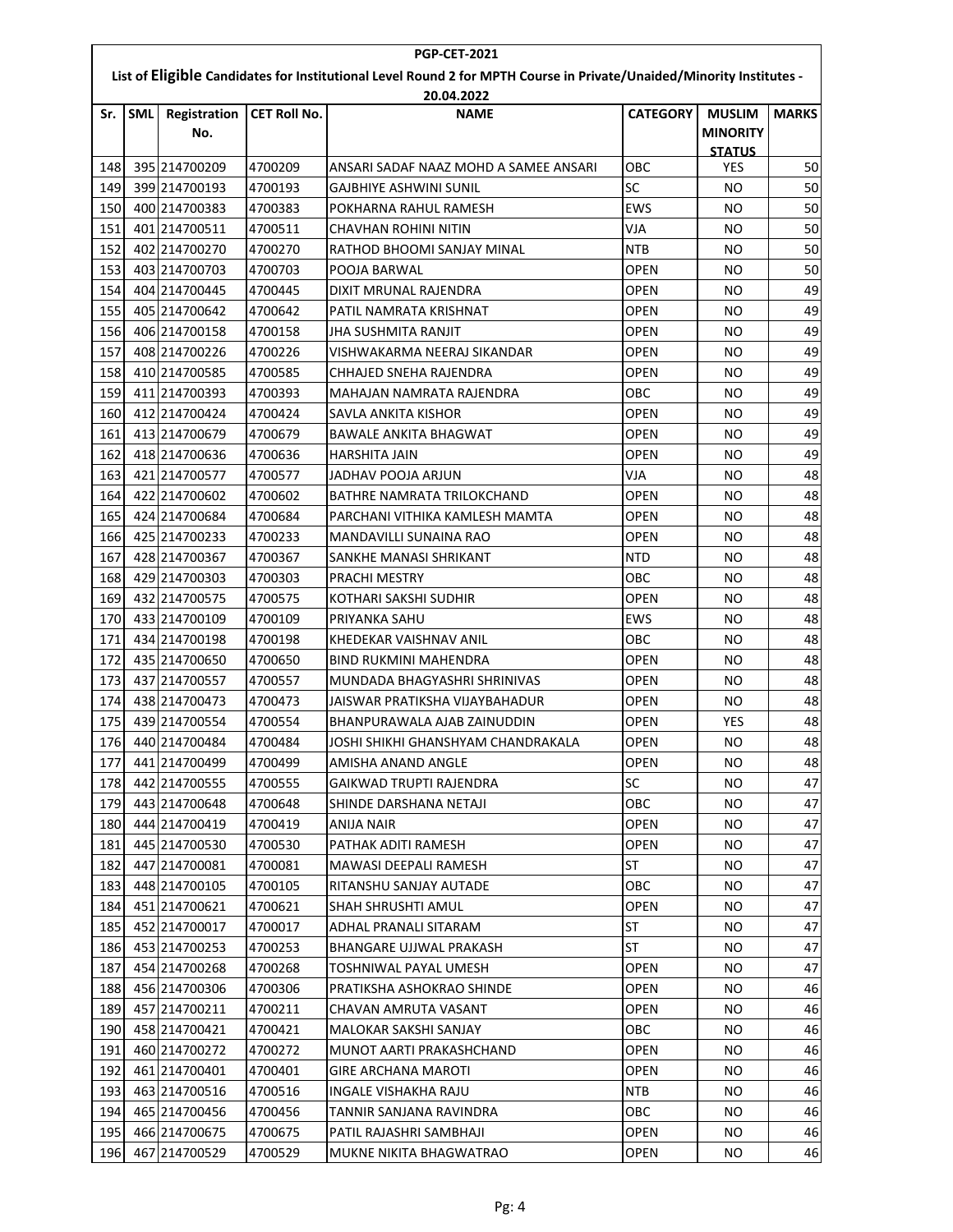| <b>PGP-CET-2021</b>                                                                                                  |            |                            |                     |                                    |                 |                                  |              |  |  |  |  |
|----------------------------------------------------------------------------------------------------------------------|------------|----------------------------|---------------------|------------------------------------|-----------------|----------------------------------|--------------|--|--|--|--|
| List of Eligible Candidates for Institutional Level Round 2 for MPTH Course in Private/Unaided/Minority Institutes - |            |                            |                     |                                    |                 |                                  |              |  |  |  |  |
|                                                                                                                      | 20.04.2022 |                            |                     |                                    |                 |                                  |              |  |  |  |  |
| Sr.                                                                                                                  | <b>SML</b> | <b>Registration</b><br>No. | <b>CET Roll No.</b> | <b>NAME</b>                        | <b>CATEGORY</b> | <b>MUSLIM</b><br><b>MINORITY</b> | <b>MARKS</b> |  |  |  |  |
| 197                                                                                                                  |            | 468 214700691              | 4700691             | KOKAL DIVYA LALIT                  | <b>OPEN</b>     | <b>STATUS</b><br>NO              | 46           |  |  |  |  |
| 198                                                                                                                  |            | 470 214700447              | 4700447             | KHAN UNEZA JAVED                   | <b>OPEN</b>     | <b>YES</b>                       | 46           |  |  |  |  |
| 199                                                                                                                  |            | 471 214700356              | 4700356             | SIDDIQUI AYESHA SALIM AHMED        | <b>OPEN</b>     | <b>YES</b>                       | 46           |  |  |  |  |
| 200                                                                                                                  |            | 473 214700333              | 4700333             | DANDE VAISHNAVI VIJAYRAO           | <b>OPEN</b>     | NO.                              | 46           |  |  |  |  |
| 201                                                                                                                  |            | 474 214700337              | 4700337             | SHEIKH KAYANATH BANU MOHAMAD JAFAR | OPEN            | YES                              | 46           |  |  |  |  |
| 202                                                                                                                  |            | 475 214700608              | 4700608             | VAISHNAVI ASHISH RATHOD            | VJA             | NO.                              | 46           |  |  |  |  |
| 203                                                                                                                  |            | 476 214700195              | 4700195             | NANDALA PRANITA VENKATY            | OPEN            | NO                               | 45           |  |  |  |  |
| 204                                                                                                                  |            | 477 214700528              | 4700528             | SHRUTI MAHAJAN                     | <b>OPEN</b>     | <b>NO</b>                        | 45           |  |  |  |  |
| 205                                                                                                                  |            | 478 214700465              | 4700465             | AADITI SUNIL DESHPANDE             | <b>OPEN</b>     | NO.                              | 45           |  |  |  |  |
| 206                                                                                                                  |            | 480 214700485              | 4700485             | DUSHING SIYONA SANJAY              | <b>SC</b>       | NO                               | 45           |  |  |  |  |
| 207                                                                                                                  |            | 485 214700698              | 4700698             | MAMTA SAHOO                        | <b>OPEN</b>     | NO                               | 44           |  |  |  |  |
| 208                                                                                                                  |            | 486 214700437              | 4700437             | MUNIYAR KANIKA DINESH              | <b>OPEN</b>     | NO                               | 44           |  |  |  |  |
| 209                                                                                                                  |            | 487 214700479              | 4700479             | <b>DESHMUKH SHIVANI VIJAY</b>      | <b>OPEN</b>     | NO                               | 44           |  |  |  |  |
| 210                                                                                                                  |            | 488 214700570              | 4700570             | KHANDALE GAYATRI SUBHASH           | OPEN            | NO                               | 44           |  |  |  |  |
| 211                                                                                                                  |            | 489 214700700              | 4700700             | RUPDA PRIYANSHI MANOJ              | <b>OPEN</b>     | NO                               | 44           |  |  |  |  |
| 212                                                                                                                  |            | 490 214700050              | 4700050             | POTDAR PRIYANKA DHANANJAY          | овс             | NO                               | 44           |  |  |  |  |
| 213                                                                                                                  |            | 491 214700616              | 4700616             | JAWALIKAR AISHWARYA NARSINH        | <b>OPEN</b>     | NO                               | 44           |  |  |  |  |
| 214                                                                                                                  |            | 493 214700455              | 4700455             | <b>GAVIT MEGHA ASHOK</b>           | <b>ST</b>       | <b>NO</b>                        | 44           |  |  |  |  |
| 215                                                                                                                  |            | 494 214700524              | 4700524             | THAWRANI SONALI SANJAY             | <b>OPEN</b>     | NO                               | 44           |  |  |  |  |
| 216                                                                                                                  |            | 495 214700596              | 4700596             | DODANI NIKITA LALCHAND             | <b>OPEN</b>     | NO                               | 44           |  |  |  |  |
| 217                                                                                                                  |            | 497 214700187              | 4700187             | THOOL NIKITA BHASKAR               | SC              | NO                               | 44           |  |  |  |  |
| 218                                                                                                                  |            | 498 214700645              | 4700645             | KULKARNI AKANKSHA UMESH            | <b>OPEN</b>     | NO                               | 44           |  |  |  |  |
| 219                                                                                                                  |            | 500 214700387              | 4700387             | HINDUJA SIMRAN ISHWARLAL           | <b>OPEN</b>     | NO                               | 43           |  |  |  |  |
| 220                                                                                                                  |            | 501 214700279              | 4700279             | <b>SADAR TRUPTI ARUN</b>           | SC              | NO                               | 43           |  |  |  |  |
| 221                                                                                                                  |            | 502 214700459              | 4700459             | NIKHADE DHANASHRI NARENDRA         | SC              | NO.                              | 43           |  |  |  |  |
| 222                                                                                                                  |            | 504 214700360              | 4700360             | JANGHEL BHAVNA NIRMAL              | OBC             | NO                               | 43           |  |  |  |  |
| 223                                                                                                                  |            | 507 214700098              | 4700098             | PATIL RUCHI KISHOR                 | OBC             | NO                               | 42           |  |  |  |  |
| 224                                                                                                                  |            | 508 214700379              | 4700379             | KANNAO VAIDEHI VIVEK               | <b>OPEN</b>     | NO                               | 42           |  |  |  |  |
| 225                                                                                                                  |            | 511 214700263              | 4700263             | NIKITA RAMKISHAN ZAGADE            | OBC             | NO.                              | 42           |  |  |  |  |
| 226                                                                                                                  |            | 513 214700308              | 4700308             | GANDOTRA JANHAVI BALBIR NISHA      | OPEN            | NO.                              | 42           |  |  |  |  |
| 2271                                                                                                                 |            | 515 214700288              | 4700288             | INGLE GAURI SHRIDHAR               | <b>OPEN</b>     | NO.                              | 42           |  |  |  |  |
| 228                                                                                                                  |            | 516 214700320              | 4700320             | <b>BOTE MUGDHA BALASAHEB</b>       | <b>ST</b>       | NO.                              | 42           |  |  |  |  |
| 229                                                                                                                  |            | 517 214700354              | 4700354             | PARMAR NEHA SURESH                 | VJA             | NO.                              | 42           |  |  |  |  |
| 230                                                                                                                  |            | 518 214700706              | 4700706             | SRIVASTAV JAISHREE VIRENDRA KUMAR  | OPEN            | NO.                              | 42           |  |  |  |  |
| 231                                                                                                                  |            | 520 214700423              | 4700423             | RUTUJA RANJENDRA PIMPARWAR         | OPEN            | NO.                              | 42           |  |  |  |  |
| 232                                                                                                                  |            | 521 214700409              | 4700409             | JAISWAL RUCHIKA ATUL               | ОВС             | NO.                              | 42           |  |  |  |  |
| 233                                                                                                                  |            | 522 214700486              | 4700486             | UTTEKAR DIKSHA ABA                 | <b>OPEN</b>     | NO.                              | 41           |  |  |  |  |
| 234                                                                                                                  |            | 524 214700633              | 4700633             | <b>GAJBHIYE SWEJAL ANIL</b>        | SC              | NO.                              | 41           |  |  |  |  |
| 235                                                                                                                  |            | 525 214700173              | 4700173             | SIMRAN CLEARENCE CORREA            | <b>OPEN</b>     | NO.                              | 41           |  |  |  |  |
| 236                                                                                                                  |            | 526 214700462              | 4700462             | TACHTODE SHREYA RAMESH             | SC              | NO.                              | 41           |  |  |  |  |
| 237                                                                                                                  |            | 527 214700425              | 4700425             | DIVYA DEVENDER VARMA               | OPEN            | NO.                              | 41           |  |  |  |  |
| 238                                                                                                                  |            | 528 214700229              | 4700229             | KOMAL SANJAY BHOSALE               | <b>OPEN</b>     | NO.                              | 41           |  |  |  |  |
| 239                                                                                                                  |            | 529 214700601              | 4700601             | VARGHESE ASHLEY EDWARD             | <b>OPEN</b>     | NO.                              | 41           |  |  |  |  |
| 240                                                                                                                  |            | 530 214700686              | 4700686             | UMA SANJAY SUPE                    | OPEN            | NO.                              | 41           |  |  |  |  |
| 241                                                                                                                  |            | 531 214700629              | 4700629             | PAWAR AKSHAY ANURATH               | <b>OPEN</b>     | NO.                              | 41           |  |  |  |  |
| 242                                                                                                                  |            | 532 214700407              | 4700407             | CHORDIA BHAGYASHREE RAJESH         | OPEN            | NO.                              | 40           |  |  |  |  |
| 243                                                                                                                  |            | 533 214700583              | 4700583             | PRACHI MISAL                       | OBC             | NO.                              | 40           |  |  |  |  |
| 244                                                                                                                  |            | 534 214700216              | 4700216             | YADAV MADHUMITA HARBHAWAN          | <b>OPEN</b>     | NO.                              | 40           |  |  |  |  |
| 245                                                                                                                  |            | 535 214700680              | 4700680             | ATRAM RUCHIKA SAVINANDAN           | ST              | NO.                              | 40           |  |  |  |  |